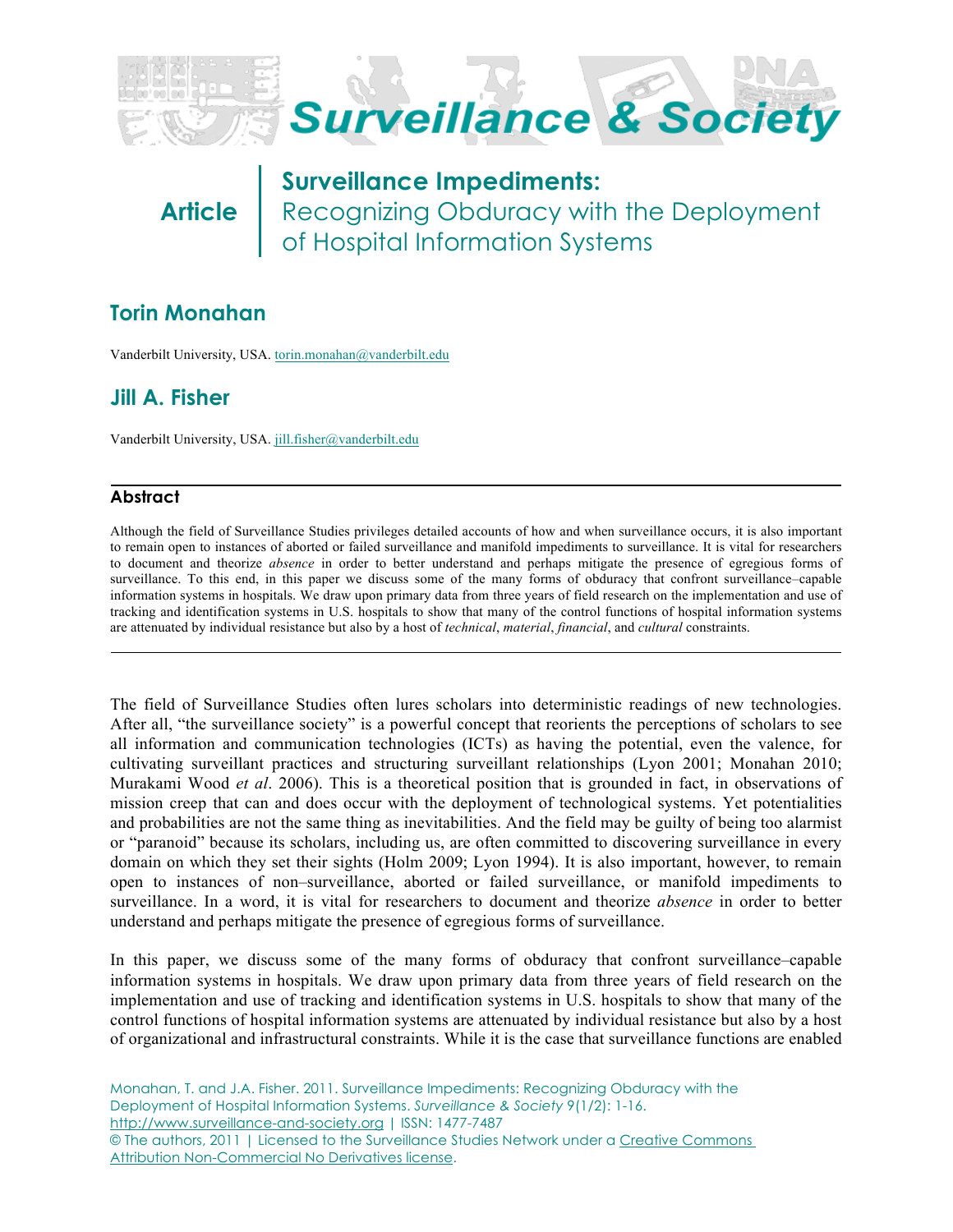by hospital information systems, impediments to surveillance are significant and may often be explained more precisely as the result of institutional and infrastructural inertia than of organized or concerted opposition. After providing some background for our study, this paper sketches out some forms of hospital surveillance that we were able to document and then describes and analyzes four areas of obduracy facing such systems: technical, material, financial, and cultural.

#### **Background and Methods**

The data presented here are part of a study that investigated social and ethical concerns associated with hospital tracking and identification systems, which are also known as "real–time location systems" (RTLS). Such systems can be used to track hospital inventory, staff, or patients, ostensibly with the aim of managing assets, people, and practices in more efficient and effective ways (Monahan and Fisher 2008; Fisher 2006). For instance, hospital administrators can deploy RTLS to assist with locating medical equipment, such as intravenous pumps or specialized beds, whether for purposes of providing immediate patient care, conducting routine scheduled maintenance, preventing theft or loss, reducing redundant inventory, or calculating fees due for rented equipment. Staff can be tracked to better understand and streamline "workflow," automatically assign individual personnel to individual patients for care provision, ascertain who is closest to a person in need, or discipline those who take too frequent breaks or perform their jobs sub–optimally. Patients can be tagged and monitored to verify their identities before medical procedures, locate them if they get "lost" in a hospital, send alerts to staff if they fall, or allow for "dynamic associations" whereby patients can be billed automatically when they come in contact with any devices, drugs, or personnel. Obviously, most hospitals have procedures in place to perform almost all of these functions without the assistance of RTLS. Nonetheless, a combination of technological imperatives, audit cultures, entrepreneurial vendors, and government incentives is currently driving the adoption of these and other health information technology (HIT) systems in hospitals (Blumenthal and Glaser 2007; Fisher and Monahan 2011; Lohr 2009; Thuemmler *et al*. 2009; Winthereik, van der Ploeg, and Berg 2007).

A disparate array of technologies comprises the field of RTLS. Basically these systems use electronic "tags" that send out signals to "detectors" that are installed in hospital buildings. The tags can communicate via radio–frequency identification (RFID), which is most common, or through ultrasound, infrared, or other signals, across a variety of network protocols. The tags can be affixed to items, embedded in identification cards, or placed on identification armbands, for example. Additionally, most tags being used in hospital contexts are "active" ones that contain a small battery that needs to be replaced periodically. RTLS also typically require infrastructural alterations, such as stringing network cable, installing detectors, adding electrical conduit, and finding room for additional data servers and computer terminals. Finally, software programs are needed to translate the signals received by the detectors into data and provide mechanisms and interfaces for organizing and acting upon those data, preferably in a way that is interoperable with other data–management or patient–care systems.

We conceive of technological systems as being far more than just artifacts, wires, and software. Technologies acquire meaning through social practice in specific organizational contexts; they draw upon and feed the political economy, further situating hospitals within larger macrostructural relations; they are both socially constructed and social shaping, such that they assert agential force upon the roles and responsibilities of healthcare workers and consumers.1 Therefore, for the purposes of this project we were especially interested in attending to how people talk about RTLS, what meanings they ascribe to them, and how they do or don't incorporate them into their lives. Moreover, given the clear surveillance

 $<sup>1</sup>$  This orientation to technological systems obviously draws upon insights from the field of science and technology studies. See,</sup> for example, Berg (1997), Bijker and Law (1992), Bowker and Star (1999), Mesman (2008), Oudshoorn (2007), and Winner (1986).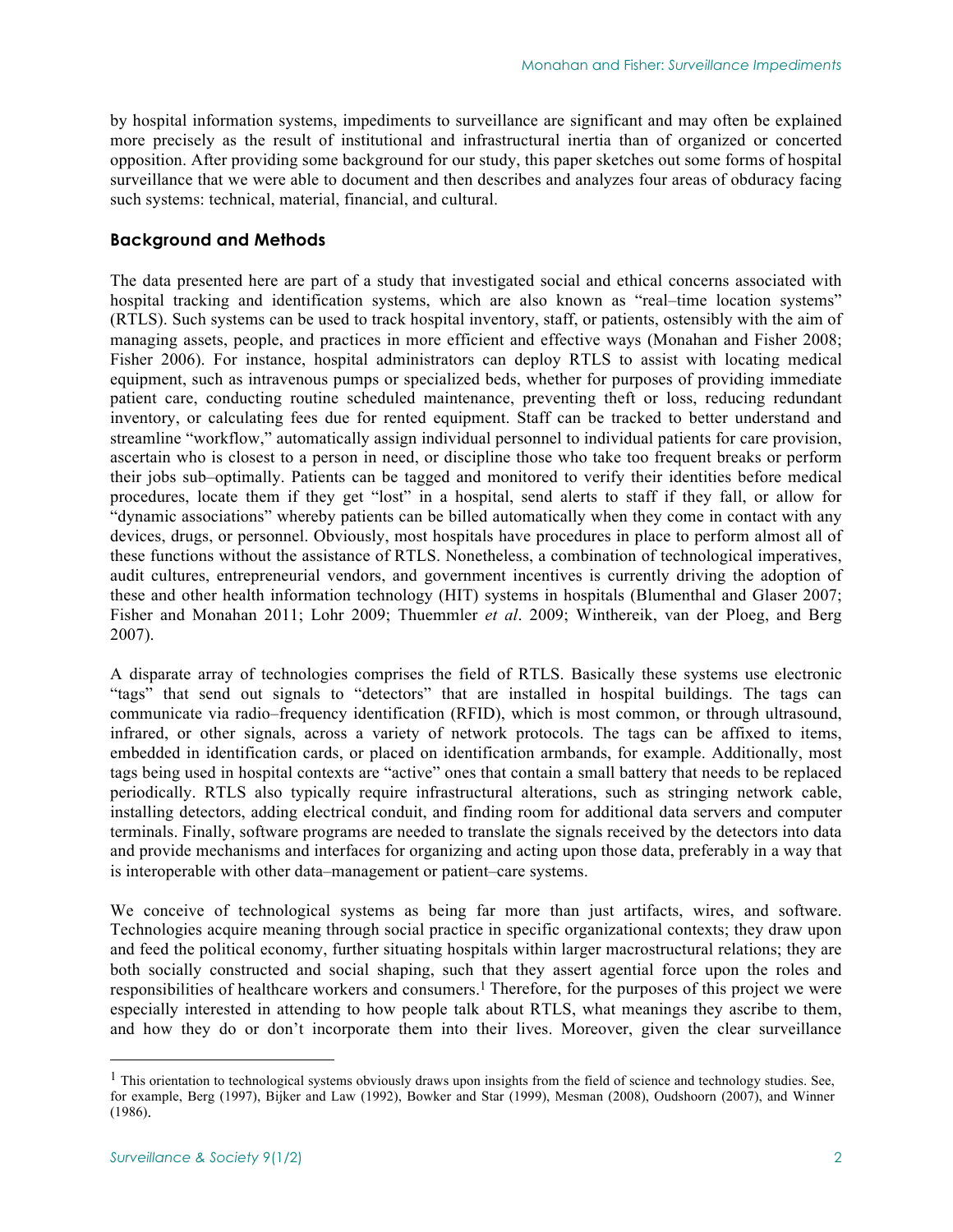overtones of real–time monitoring, particularly of individuals, we were interested in assessing the modes of surveillance engendered by RTLS. Our primary research questions were (1) What effects do real–time location systems have upon organizational roles and relations? and (2) What are the surveillance potentials of real–time location systems? The focus of these questions included documentable practices and policies as well as hospital staff member's perceptions of the changes brought about by RTLS.

The research methods for our project were observation and semi–structured interviews with personnel at hospitals that have implemented or piloted systems to identify or track equipment, staff, and/or patients. The project included 23 U.S. hospitals that were selected based on their use of a qualifying system (as identified through personal contacts, press releases, or media coverage) and their receptivity to participating in the research. One or both authors visited each hospital, were given demonstrations of the systems, and observed the systems in use. In addition, we conducted 80 semi–structured interviews with hospital staff, including physicians, nurses, administrators, information technologists, and biomedical engineers, as well as vendors involved with these systems. Interviewees were recruited from hospital employees who make decisions about or are targeted users of the systems. The identities of hospital sites and personnel were given confidentiality in the study, and all participants provided informed consent. We then analyzed all transcribed interviews and observational notes to identify core themes, such as key concerns associated with these systems. One dominant theme was obstacles to the successful deployment of these systems, and especially to the use of the systems for any overt surveillance purposes.

### **Surveillance Capabilities and Potentials**

Although the primary focus of this paper is on factors contributing to the *absence* of surveillance, it is important to acknowledge the surveillance capabilities and potentials of RTLS and similar systems. Our research did uncover several troubling instances of surveillance and discipline of hospital staff as well as indications of where surveillance applications could flourish, or creep, in the future.

The ability to locate people in space and real time is enticing for individuals operating in the complex and oftentimes chaotic worlds of hospitals. As one resident physician communicated about the system at his hospital:

Sometimes it's useful for finding where my nurse is. I've noticed there's this system where oh, I can look up where my nurses are. Oh, I can look up where the cart is. So now I'm learning a little bit more about it, like no one really explains all that, but one time I found my attending [physician] sleeping in the pod. It was late at night and he was getting sick or something, and I was like, "Where's my attending?" I looked on there and he was in the pod that was shut down taking a nap because he was so exhausted. So I was like, "Oh, he's over in B–10!" So sometimes it's useful for that.

While locating people can be useful, it is not always benign. RTLS apparently invite discipline if people are not where one thinks they should be or where they say that they are. At industry conferences and in conversations with hospital administrators, we heard of a few instances (at different hospitals) where individuals were fired because their accounts of where they were differed from the evidence generated by the locational systems. For example, one hospital piloting RTLS did not provide much information about the capabilities of the technology to the orderlies who were asked to wear the sensors. At one point, an administrator monitoring the location of the orderlies on a computer interface saw that two orderlies were standing on the loading dock. The administrator contacted one of the orderlies on his walkie–talkie to inquire about his location, and the orderly gave a false account of his activities. Next, the administrator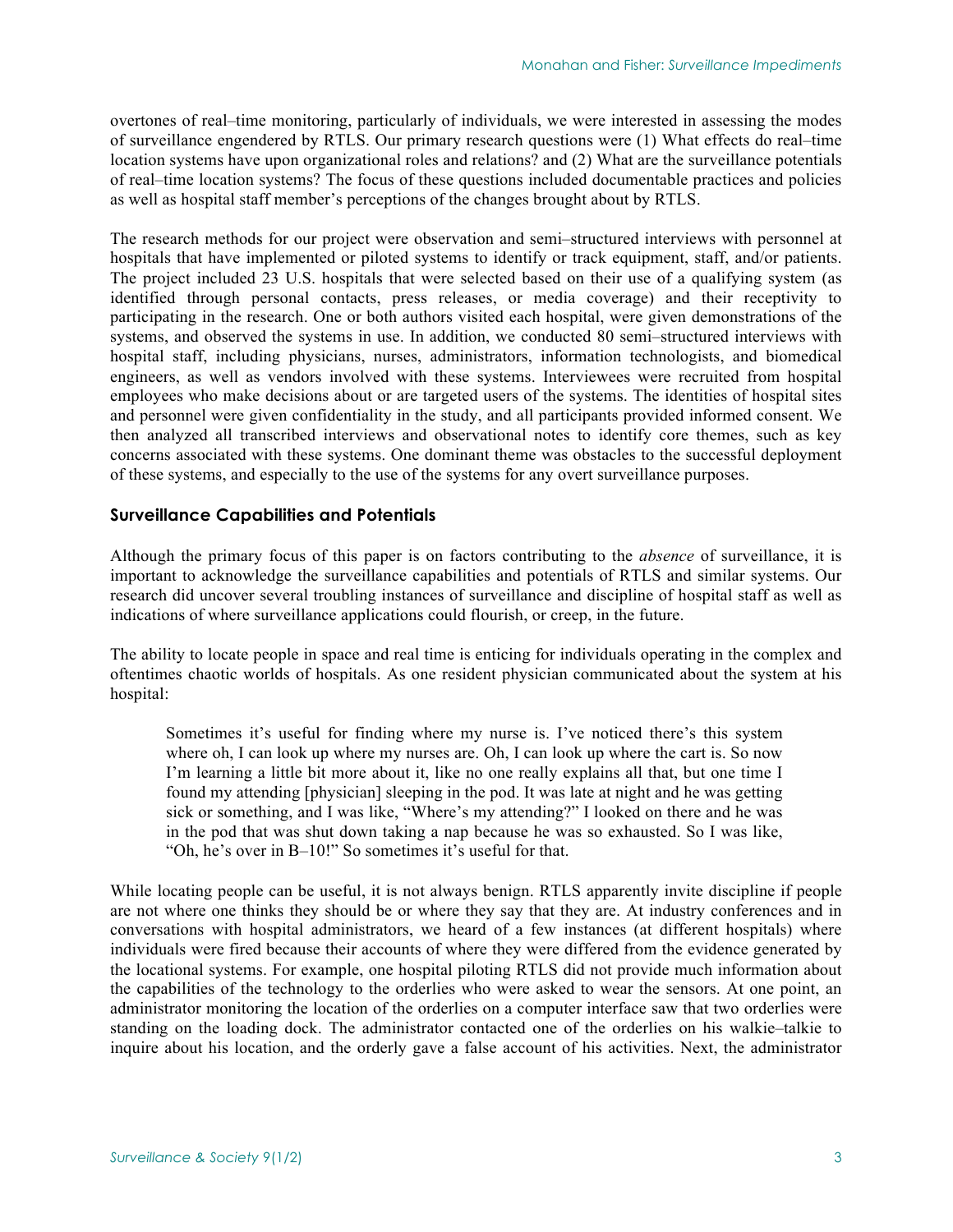contacted the second orderly who provided a different bogus report of his whereabouts. The administrator then walked down to the loading dock to "catch" the two orderlies and fired them both on the spot.2

Hospital administrators have interest in monitoring employees for a range of reasons, so the type of personnel who are monitored varies by hospital. Employees with less status and institutional power tend to be the ones subjected to locational tracking. Physicians are monitored directly too, but less often than other staff and with less serious sanctions for undesirable performance. For instance, some hospitals use RTLS to track how long physicians spend with patients, while other hospitals integrate RTLS with different reporting mechanisms to try to pressure physicians into practicing in more cost–effective ways, especially in departments of emergency medicine. One administrator explained:

We monitor all the activity of all our docs. We give them reports every month on their acuity, their time to disposition, the number of tests per doctor per diagnosis, their efficiency in terms of what we pay through the department, and that's all recorded. And your abilities, your bonuses, all that information is used as a 360 [–degree] view of you as an emergency physician in the department. But if you're admitting twenty–two percent or twenty–three percent, twenty–four percent, then you're being very conservative [with your patients] and you should be more tight with your admissions because you're actually losing [the hospital] money... The chairman would say, "You know, the last couple months you've been admitting a lot more percentiles. Just try to bring it down a little bit."

These reporting mechanisms can work through a type of public shaming: monthly reports identify physicians' performance scores alongside their names. Physicians tend to be rewarded rather than punished for their performance using a series of incentive–based processes (often financial) rather than disciplinary ones.

For nurses and other hospital staff, at least at present, RTLS–facilitated surveillance manifests indirectly more often than through direct scrutiny. For instance, administrators can use RTLS data to chastise nurses who are perceived as not furthering hospitals' goals of improving patient throughput. Nurses understandably try to control their own workloads, reduce stress, and increase quality of care by pacing the number of patients for whom they are responsible. Specifically, hospitals tend to rely upon nurses to signal when a patient leaves the hospital so that the patient's room – or bed – can be cleaned, thereby freeing up that space for a new patient. A new patient moving into that room means an increase in labor for the nurse(s) assigned to that patient, so nurses might delay reporting the discharge until they are caught up with their work or they are changing shifts. If a patient is assigned an RTLS tag upon admission, however, bed management can be automated: when a patient's RTLS tag leaves the hospital, presumably with the patient, the system assumes that the patient has been discharged and his or her room is now signaled as ready to be cleaned. In response to these automated mechanisms for increasing throughput, sometimes nurses will find ways to circumvent the systems. One hospital IT worker explained:

Nurses don't particularly care to discharge a patient and admit another patient anywhere near their shift time, end of shift, so they found some "workarounds": cutting the actual location tag off and throwing it in the trash can cause that location to continue to be there. You know that patient is still showing [on the system as being] in their room when in fact they've left the hospital.

In order to detect this type of nurses' resistance to RTLS, administrators can compare patient discharge times as indicated by the bed–management system *and* the electronic medical record system. One hospital

<sup>&</sup>lt;sup>2</sup> A technology vendor recounted this story during a Q&A session following a presentation by the hospital administrator at the 2008 Healthcare Information and Management Systems Society (HIMSS) conference in Orlando, FL.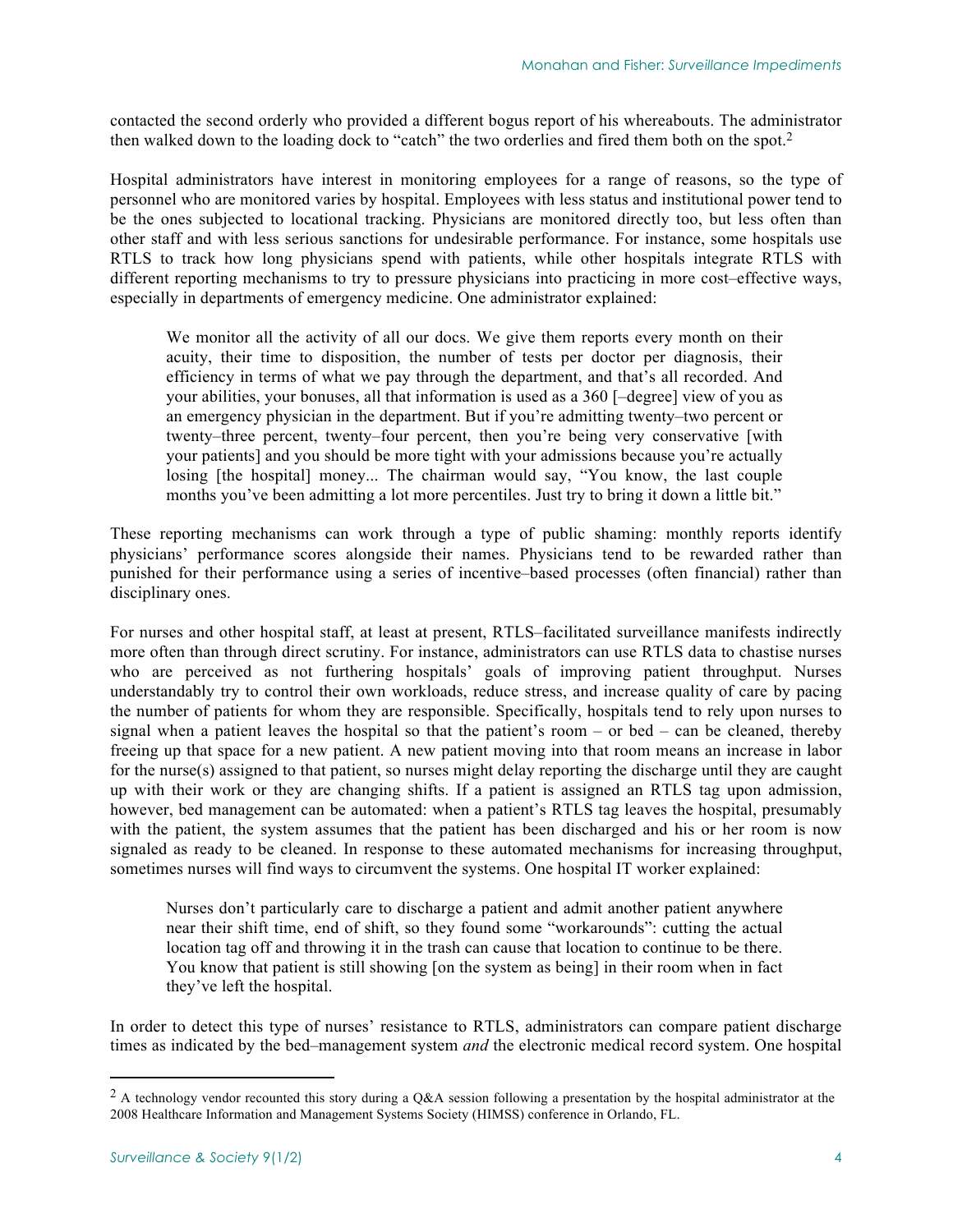we visited was actively monitoring nurses in this way, and an administrator told us, "If there's a big discrepancy there, then we contact the manager and they go ruffle some feathers."3

Employees in hospitals may experience heightened surveillance by means of RTLS, especially surveillance of their performance and behavior, which is in keeping with findings of workplace surveillance in other domains (Ball 2005; Regan 1998; Staples 2000).<sup>4</sup> All in all, though, our research discovered few examples of surveillance, relative to data about other concerns or problems with locational systems in hospitals. The potential for mission creep is certainly there, especially when clear policies are not delineated in advance and stakeholders are not involved in – or even informed of – decisions (Fisher and Monahan 2008). Still, what was far more striking were the many impediments to these systems and their surveillance capabilities.

# **Technical Constraints**

Perhaps the biggest obstacle to surveillance with hospital RTLS is that the systems, by and large, do not work. That is to say, at least at present, they do not work with a sufficient degree of accuracy, consistency, or speed to locate people or objects reliably in the complex organizational spaces of most hospitals. Whereas RFID systems have achieved celebrated success for their efficacy in tracking items on assembly lines or through other linear and tightly controlled distribution channels, such as the systems for delivering pallets of inventory to Wal–Mart stores, hospitals are far too nonlinear, unpredictable, and chaotic for locational systems to achieve similar levels of success in these environments.

With radio–frequency systems in particular, the signals bleed through walls and floors, such that locational readings are usually inaccurate and sometimes grossly so. At just about every hospital site we visited, people had complaints about the lack of room–level accuracy with these systems, but a few hospitals had difficulty achieving *building*–*level* accuracy, as one hospital IT administrator related:

Due to the concrete, we had substantial problems especially in that one building, but we noticed even in newer parts of the facility where we didn't have the concrete walls, that locations would jump, not only between floors or between rooms, but sometimes between buildings. We knew there was a piece of equipment tagged sitting in, for instance room 330, yet it would show up across a substantial breezeway between buildings in surgery, really unexplainable.

Often the systems could identify the location of inventory and people in a way that should be "close enough" for a person to see, should she or he go to that location, except that the ad hoc design of many hospitals interferes. One biomedical engineer explained:

Nothing's pinpoint [with RTLS], but it gets you within an eyeshot. The only thing is that building design can be a problem, and that's because some of the buildings, the way that they're designed, where [the receiver] may have to plug in will be on an interior wall of a long exterior wall. The unit may be on the other side of that wall, and still being read as

<sup>&</sup>lt;sup>3</sup> Another way that nurses attract the ire of administrators is by maintaining on hand any equipment that they need frequently. Administrators find this inefficient and disparagingly refer to the practice as "hoarding." By placing location tags on mobile equipment that needs to be shared on hospital floors or between departments, administrators seek to rationalize equipment use, minimize duplicate items, and reduce time spent searching for needed inventory. Elsewhere we have noted how this rationalization process is usually a top-down exercise that attempts to replace an existing social system of equipment sharing with a technical system of administrative control (Fisher and Monahan 2008).

<sup>4</sup> In addition to the categories of "performance" and "behavior," Priscilla Regan (1998) has identified a third category of workplace surveillance, which is "personal characteristics," such as genetic predispositions. Surveillance within this third category was not evident in our research.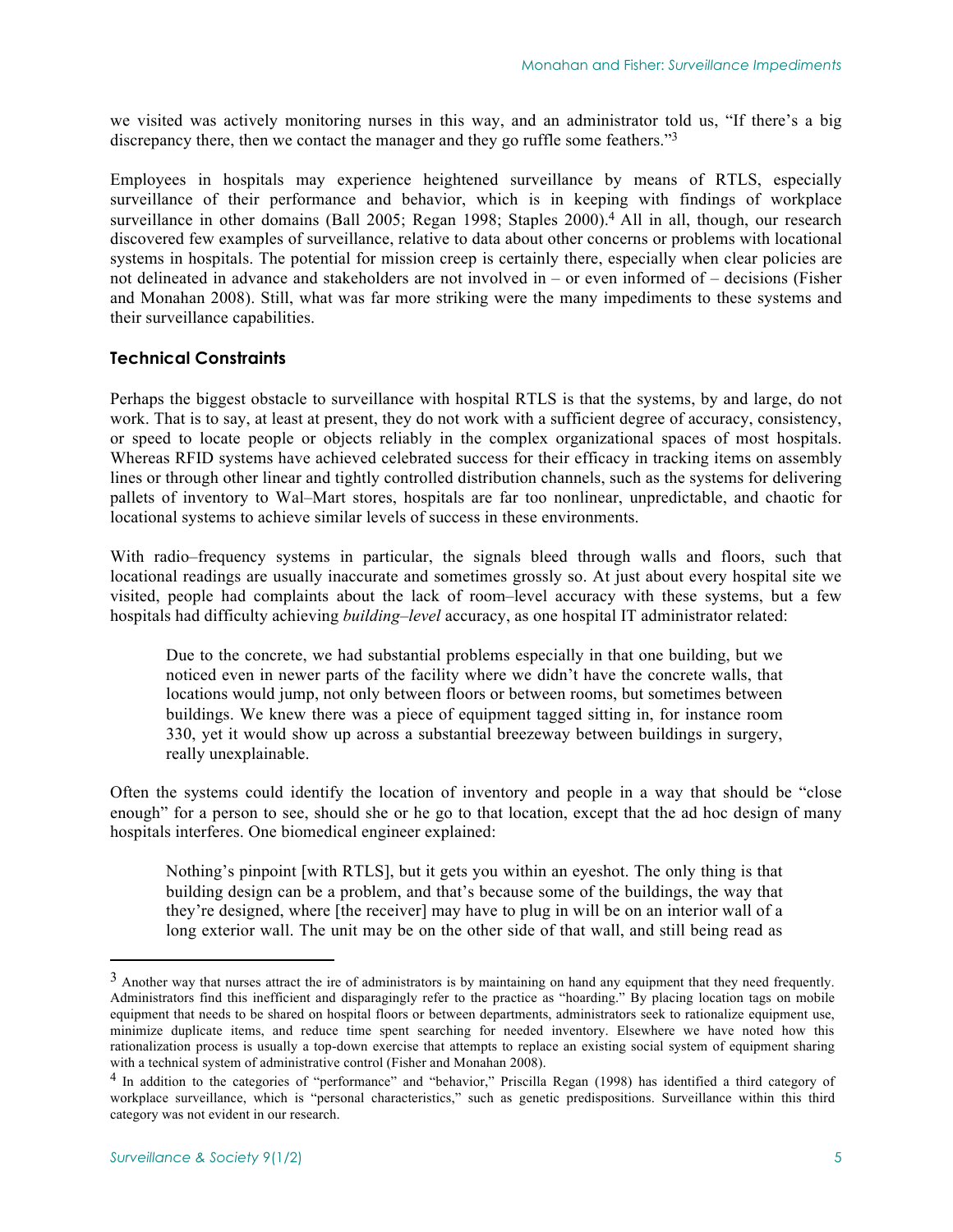where the receiver is. And so, you may go into a room and go, "Well, it's not in here," and then go outside and look on the hallway, and look on the hallway on the other side, but you forget that you've got a 30–foot wall to walk around either side to see if it's on the other side within 7–feet of that.

Ultrasound systems, which utilize sound instead of radio waves, do not have the same kinds of problems of signals bleeding through walls. But hospitals' spaces do not rely solely on walls to separate patients or zones. Emergency departments, for instance, may use curtains that do not stop sound waves, and this can generate inaccuracies too.

The lack of accuracy understandably frustrates users of the systems to the point where they develop a cynical distrust of the information conveyed and often refuse to use the systems. Many staff members who thought that RTLS was good enough to assist them with finding equipment complained that determining an item's location was insufficient: they also needed to know whether the item was being used and – if not – whether it was clean. In some cases, staff could make assumptions that if portable equipment was in a room with a patient then these items were in use – and some locational software even automates those "associations" – yet ultimately someone must go and look to be certain. The systems are just not "smart" enough to reduce that labor. As a technological fix to this problem, some companies include "in use" buttons on the equipment tags. Vendors report, however, that hospital personnel are not compliant with this process and will rarely push the buttons to indicate the status of a machine.

Another problem associated with RTLS tags is that they carry infection risks when patients are tracked using them, particularly if they are reused on different patients. One hospital IT person told us:

One of the other things we experienced early on, we wanted to tag our emergency department patients and we wanted to be able to do that, but due to the turnover in the emergency department, using a single–use tag was [financially] prohibitive, so we wanted to use a multi–use tag, 2–year battery life. The problem we ran into was you can't submerse them, you can't clean them, you can't sterilize them. So we actually, we ran a few tags through on single patients and sent them to the lab to be analyzed after wiping them down, and found that there were some issues. There were some, you know, some body fluids that get in the cracks.

One somewhat questionable response to this problem of not being able to reuse patient tags is to have a disposable shell but keep the electronic insides intact. It is not entirely clear that the problem of tenacious "body fluids" is eliminated with this solution. Some companies have offered a different technical solution of designing RTLS tags that can withstand the heat of a sterilizing autoclave procedure. Such tags are necessarily more expensive. Users of these autoclavable tags complain that the transmitters in the tags power down during the sterilizing procedure and while cooling, meaning that they are temporarily invisible and thus lost to the system. It is also uncertain how many times a piece of battery–powered electronic equipment, like an RTLS tag, can withstand being autoclaved.

Another significant technical constraint is the need to monitor and replace batteries in "active" tags. While battery monitoring and replacement may seem trivial, when one is talking about potentially tens of thousands of tags with batteries, the labor and cost can be prohibitive. This is especially the case when systems do not reliably alert staff to tags with low batteries, which was a common complaint. With most configurations we saw, battery life for tags was about two to four years,<sup>5</sup> depending on how often the tags "ping" the detectors to communicate their unique MAC address and location. If the tag is programmed to

-

 $5$  Vendors whom we interviewed claim their tags have a much longer battery life, but hospital sites with those vendors' equipment have different stories to tell.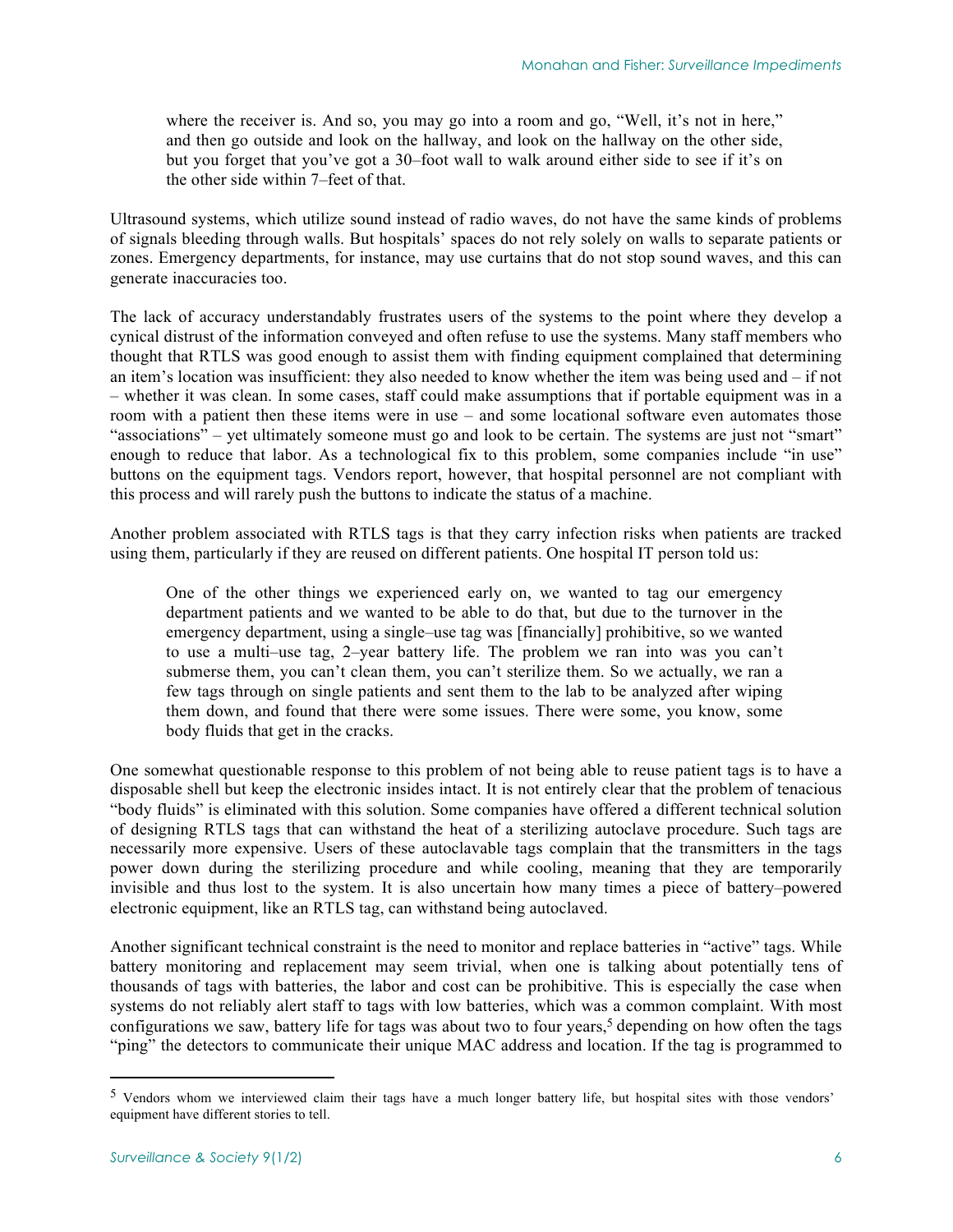ping less often, say every 10 minutes, then the battery life will increase, but "real–time" accuracy will not be achieved – battery life and locational accuracy are a zero–sum game.<sup>6</sup>

Finally, there is a general lack of interoperability among hospital information systems, and this can deter adoption of systems like RTLS that may be viewed as non–essential.7 The lack of interoperability, and even the lack of standardization, can be thought of as being intentional. A hospital technology consultant explained the reasons behind this:

[With HITs] the really big players have business models that are dependent on them having proprietary advantage... One of the biggest things we're fighting is this vendor proprietary advantage issue... And it's just a big battle, and any CIO knows it, they want vendors, they want technologies to interoperate better, but there are technological limitations and just institutional advantages for the vendors not to play nice.

Absent any standards–setting body for hospital IT or any regulation of vendors, technology companies have no incentive to "play nice" and make their systems work with other hospital hardware or software, whether databases, networks, or interfaces. The result may be systems that intensify labor for RTLS users and distract them from their care–related tasks, as one nurse confessed:

Just the fact that we have a lot of different systems, you know? That's not a benefit... you have to work hard to make the system work for you and then I think the other thing that's frustrating is [that] these systems are supposed to make our care more efficient and right now that's not how we're feeling.

When RTLS are perceived by front–line workers as interfering with health care delivery, which is of course not the case for everyone, then support and adoption will remain low and surveillance functions thereby attenuated.<sup>8</sup>

### **Material Constraints**

1

The success or failure of technologies must always be understood in relation to the contexts within which they operate. An important contextual dimension of hospitals is the space itself, the unique materialities and histories of buildings, the infrastructures that assert practical orders, and built forms that entrain human emotions, relations, and identities (Andrews and Kitchin 2005; Lindsay 1988; Martin 2000). Hospitals can date back hundreds of years, with countless renovations that become obscured or entirely forgotten over time. Older buildings present special challenges for infrastructure alteration, ranging from electrical insufficiencies, to impermeable firewalls and lead–lined rooms, to dangerous asbestos insulation. These challenges can be amplified by the need to maintain a sterile environment for hospital patients.

<sup>&</sup>lt;sup>6</sup> This can be the case as well with tags that are programmed to send out signals only when they are moving. If they do not often move, then long battery life and the potential for accuracy can coexist, but if they do move frequently, which is the presumption upon which RTLS is based, then the batteries will deplete rapidly.

 $<sup>7</sup>$  A related category of technical concerns and constraints with RTLS has to do with potential health risks introduced by the</sup> systems. A 2008 study published in the *Journal of the American Medical Association* reported, for instance, that RFID systems had been shown to induce electromagnetic interference in medical devices, which could cause serious medical complications and endanger patients (van der Togt *et al*. 2008). In reference to that study, informants told us that they had witnessed radio frequency signals interfering with the settings of certain patient ventilators that did not have sufficient shielding against radio waves.

<sup>&</sup>lt;sup>8</sup> Based on our site visits to hospitals, we found a much higher level of satisfaction with and use of RTLS when the systems were utilized for inventory-tracking alone and operated exclusively by "materials management" and/or "biomedical engineering" departments that are not directly involved in patient care.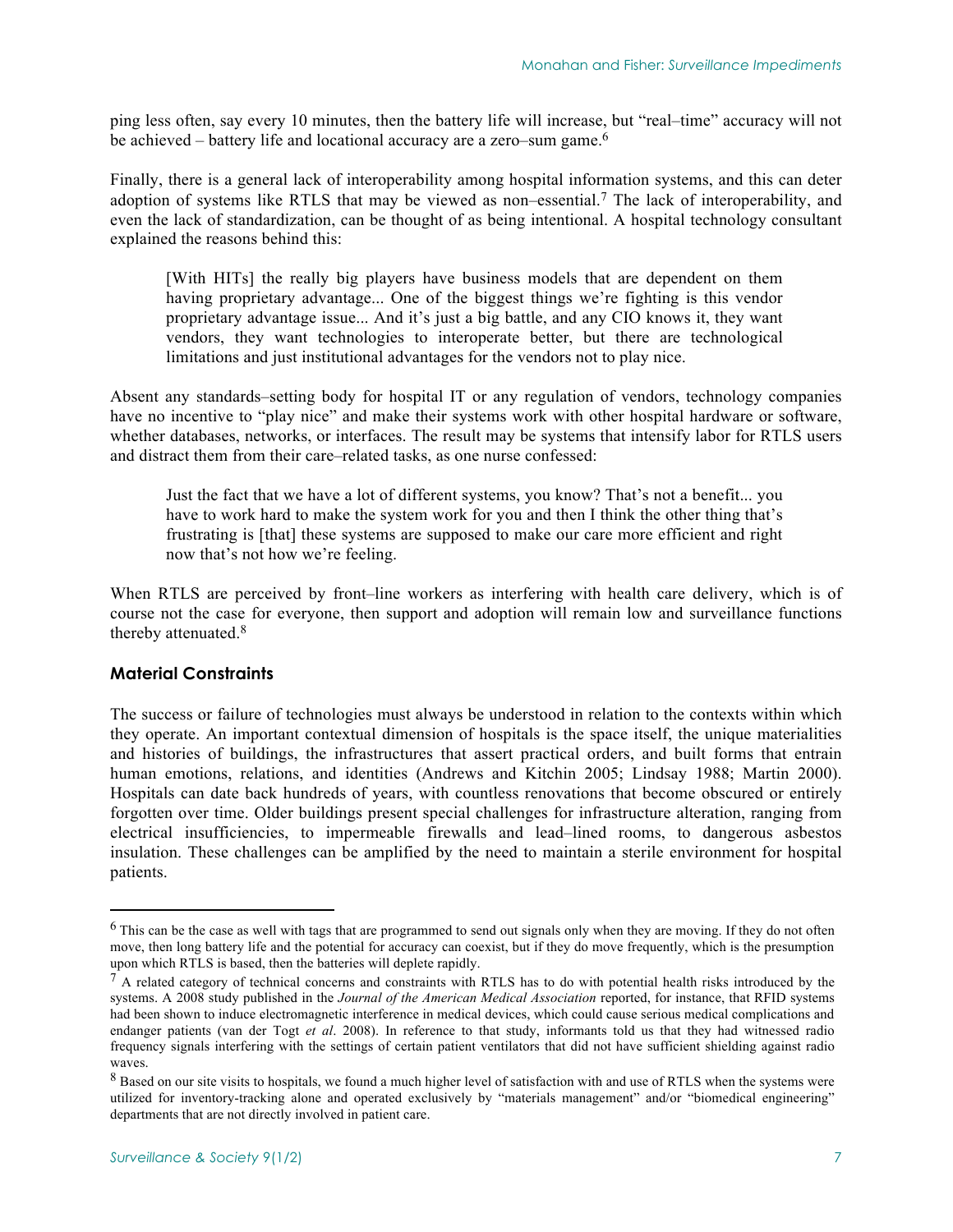Wiring hospitals for RTLS detectors is no easy matter. A few buildings afford additions of this sort with interstitial spaces between floors, where workers can introduce more network wires to the already teeming snakes of cable. Most sites are not so accommodating. Once one does wire and install RTLS detectors, power them, connect them to existing or new servers, and so on, then the RF, ultrasound, or other signals can be inconstant because of different building materials. A technologist at an older hospital related:

Okay, so you saw that it's a hodgepodge of build–on situations where we started with a building from 1928 and then we built on again in the 70s and we built on again in the 90s and so you've got different building code construction. So that changes the variability in those RFID readers to pick up those, those actual radio waves.

A frequent story we heard was that IT personnel and engineers never suspected that there were so many lead–shielded rooms at their hospital sites until they solved the mystery of why signals (from tags) would inexplicably vanish in certain parts of the hospital:

If you go into older buildings, there's often some buildings that have lead lining and it's not just where you think they are. Like for example in imaging suites, in the cath labs [catheterization laboratories] come to mind. But there's often other rooms that are lead– lined as well because that's where they usually, if they deliver isotope type of treatments that has to be in a lead–lined room and it took us a little bit to find out where those are because we have two rooms in this hospital that most people didn't know about, so again I had to go back to somebody that has been here since the building opened that remembered, to get us that information because otherwise things [items with RTLS tags] go in there, they're lost.

It is often the case that spaces resist effective RTLS implementation in these unexpected ways, such that they frustrate aspirations to systematically track devices or people.

Building design also shapes individual practices and the flow of bodies through space. Because administrators and technologists do not share the same vantage point of nurses, patient transporters, or other front–line staff, they often make wrong assumptions about how people and things move through hospitals, and this leads to design oversights on their part. The following story from a biomedical engineer offers a telling illustration of how different positionalities create blind spots for engineers implementing RTLS:

We were wiring the place and you know being an engineer you think you can figure out everything, right? So we kind of looked at the schematics of the building, we laid out about you know, for going to the cath lab we wanted to just do portal activity because that's where a lot of our pacers go. So I thought I covered all the entryways. So I'm like you know this is all the entryways on this. You know, I know the hospital pretty well; I've been here for a while, so I said let me ask one of the transporters. So I'm walking down the pike [and] I see Fred.9 I say, "Hey Fred do you have a second?" He said, "Sure James." I said, "You know can I show you this plan we're doing?" He looked at it [and] he said to me, "James, very, very smart but that's not the way we go." And I'm like, "Well how do you mean?" He said, "James at night that's not the way I go because I have to quickly send the patient down there, rush back upstairs to take another patient. Let me show you where we go." And he proceeded to take me where, I was like okay, egg all over my face, right? So he walks down to this back alley and that's where they take

<sup>&</sup>lt;sup>9</sup> Pseudonyms are used in all quotes to preserve the confidentiality of interviewees.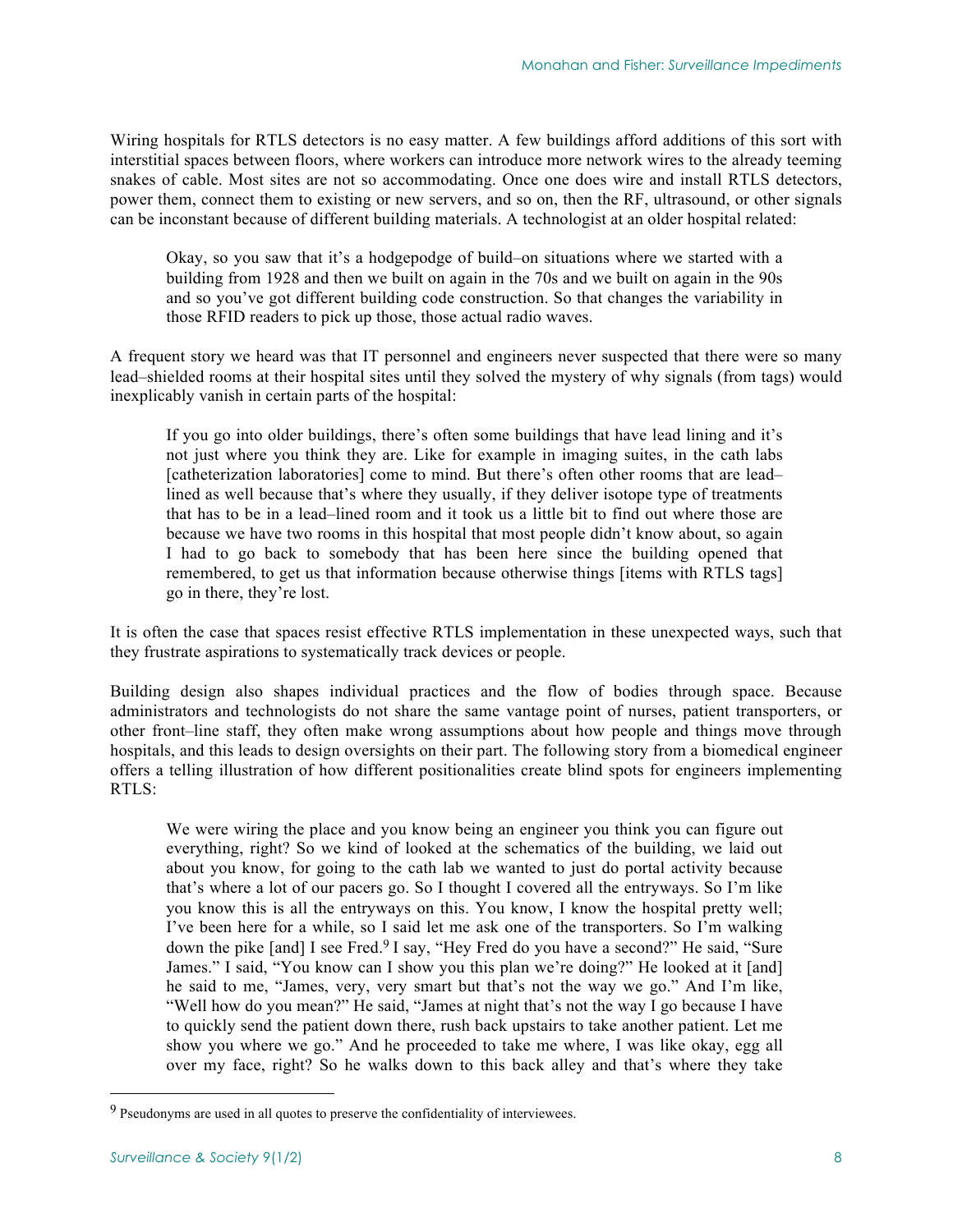patients. So we had to kind of quickly go back and rewire for this back alleyway because that's where things would come in and come out without us capturing it.

There is a compulsion to track inventory or people in every conceivable hospital location, but that is more difficult than it seems. RTLS tags frequently fall off, disappear with devices down laundry or trash chutes, move through back hallways and freight elevators, leave through the morgue when patients die, or depart the facility for reasons other than theft, such as patients going outside to smoke or patients being transported to other medical facilities while on tagged stretchers, in tagged wheelchairs, or hooked up to tagged IV stands. Hospitals are fluid, mutable, and porous environments that defy the aspirations of total control that might align better with more sealed and secured spaces.

# **Financial Constraints**

Just as global economic crises have the potential to slow the "surge" of surveillance and security commitments in police and intelligence sectors (Murakami Wood 2009), so too do financial constraints hinder the widespread or full–scale adoption of hospital RTLS. With hospitals, however, pressing economic difficulties are constant at most facilities, and the dual missions of patient care and financial solvency leave little room for expenditures on systems not proven to further one or both of those missions. The costs can be extreme too. The hard–wired components of systems can run \$50,000 to \$100,000 for each hospital department, and hospitals tend to have many departments, so the cost may be a million dollars or more. Inventory tags containing batteries can run \$50 to \$70 per tag, potentially for thousands of items, although some tags are significantly less than this. Basic disposable tags for patients are around \$9 a piece, which will be a recurring expense for hospitals, some of which see thousands of patients a month. Then, of course, many of the systems do not come with software to run them, or the software is inadequate for the needs of hospitals, so that must be purchased and implemented separately. Additionally, hardware and software require constant maintenance and troubleshooting, even if a site is able to get it up and running satisfactorily and convince staff and others to use it.

With the burden of cost and the questionable efficacy of RTLS, hospital administrators and others can have a difficult time convincing their organizations to purchase these systems. This is especially the case when other needs are perceived as being more pressing or more likely to provide a "return on investment" (ROI). One physician framed it this way: "Maybe it would be nice [to have these systems], but it all has to cost tons of money, you know, and sometimes it's like maybe that money might be better spent on who knows, basic services for people. Or more staff because the nurses are so overloaded." And when it comes to solvency, most hospital administrators believe they can discern quite clearly what investments will be sure bets. An administrator at a large urban hospital reflected:

The [RTLS] technology is there. The cost, though, is also there. And there are many places that want to have the technology but can't afford to have technology or don't think they can afford it. Or they have a choice: Either we do technology or we build a new wing where we have more capacity. They usually choose the capacity because the capacity brings them more money. Buying new technology does not bring in more money. Buying new technology brings in efficiency, which in your ROI, return on investment, you hope brings in more finances.

It can be the case that hospitals decide to implement RTLS in a top–down manner, usually under the direction of technology–oriented CEOs or CIOs, who were referred to by our informants as "visionaries."10 More often, though, hospital departments operate somewhat independently in their pursuit

-

 $10$  A common strategy used by RTLS vendors is to offer to "pilot" their system in a hospital or a hospital department either "free of charge" or at a discounted rate. This serves a dual purpose of getting the vendor's foot in the door at a given hospital and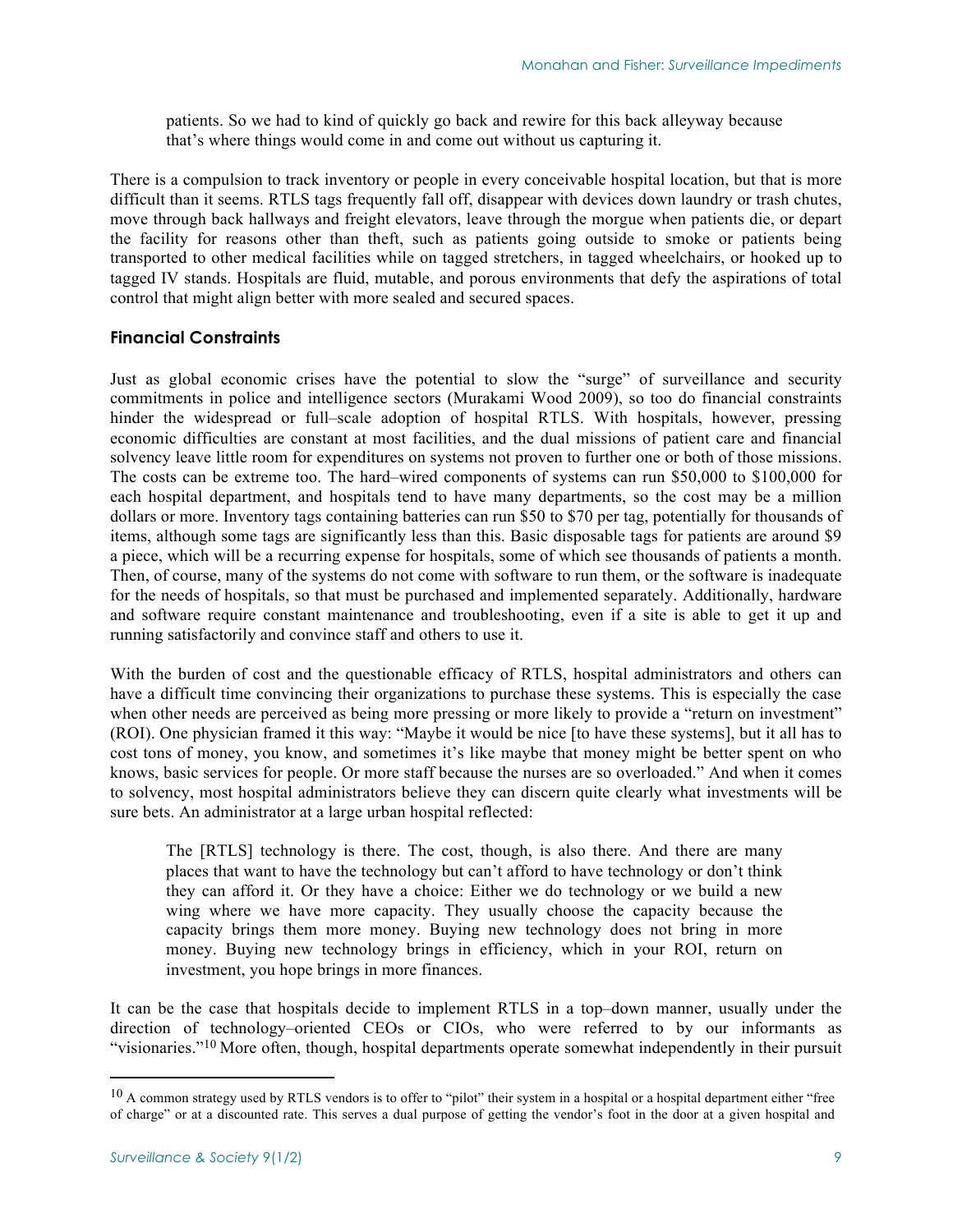of new technological systems. They can strike up relationships with vendors and petition for the hospital to offer financial support for RTLS, but departments are their own, often atomized, organizational entities that oversee their own budgets and are managed by their own chairpersons or directors. This can introduce difficulties when departments want to advocate for hospital–wide systems. A business director of a large hospital related:

Our clinical engineering supervisor here tried to make it a mandated thing, every piece of new equipment comes in has a tag on it. We're like, "Great, that's wonderful. We would love to have that. Who's gonna pay for it?" And he's like, "Well, the departments." Well, you can't mandate something that the departments have to pay for [so that system was not implemented].

Hospital administrators can also be judgmental of departments that claim the RTLS are necessary; administrators can see this as a sign that the departments are not being run appropriately. As one proponent for RTLS for inventory tracking explained:

It was just better to spend [money] on more critical things... [With RTLS] you're spending money to solve a problem that really shouldn't be a problem if you're managing correctly and staff are not losing equipment, and things like that. That's what made it a difficult sell [for us]... It's almost like you're throwing money at a problem that can be managed or should be able to be managed in a different way that shouldn't cost you any money. And so, it's sometimes a difficult sell because what you want to say is, "Instead of spending \$50,000 to put in a system for a department, just don't lose your stuff."

Advocates for RTLS are well aware of the difficulties of convincing others to invest in these systems and – aside from technology vendors – are largely sympathetic to the arguments against RTLS in hospitals, as the above quote illustrates. There was a strong sense that these systems might be appealing but ultimately unnecessary or redundant, especially for the tracking of people. One director of an ED at a large urban hospital, for instance, was enthusiastic about new dashboard systems for monitoring patients and their care but did not see how RTLS could improve the efficiency or awareness of his staff:

When you got patients lining the walls, lining everywhere, yelling and screaming, you know, three of them in this room, I don't need an electronic system to tell me I'm up to my ass in alligators, I mean, I kind of know it!

One of the ways in which vendors convince administrators that the systems will deliver ROI is through the automation of billing. As mentioned above, the idea behind this is that if a patient comes in contact with a hospital technician, device, drug, or so on, a software–based dynamic association can be made whereby that person or that person's insurance company is billed for that service. This was described to us as one of the holy grails of hospital–based RTLS. One administrator explained this approach by invoking a compelling television commercial he had seen:

I think the best commercial was about IBM when that gruffy looking guy who was stealing all the food and he walks out and he [the clerk] says, "Oh sorry, you forgot your

-

cultivating advertising opportunities (i.e., vendors can claim that their systems are being used at well-known and reputable hospitals, and they can identify those hospitals by name in their advertising brochures or sales pitches to other sites). Vendors hope that once some of their hardware and/or software is deployed at a given hospital that that site will turn to the same vendor should they choose to expand the system. This approach can backfire too: one hospital we visited was relocating to an entirely new facility and was planning on working with a *different* RTLS company for the new building because of their frustration with the piloted system and its company.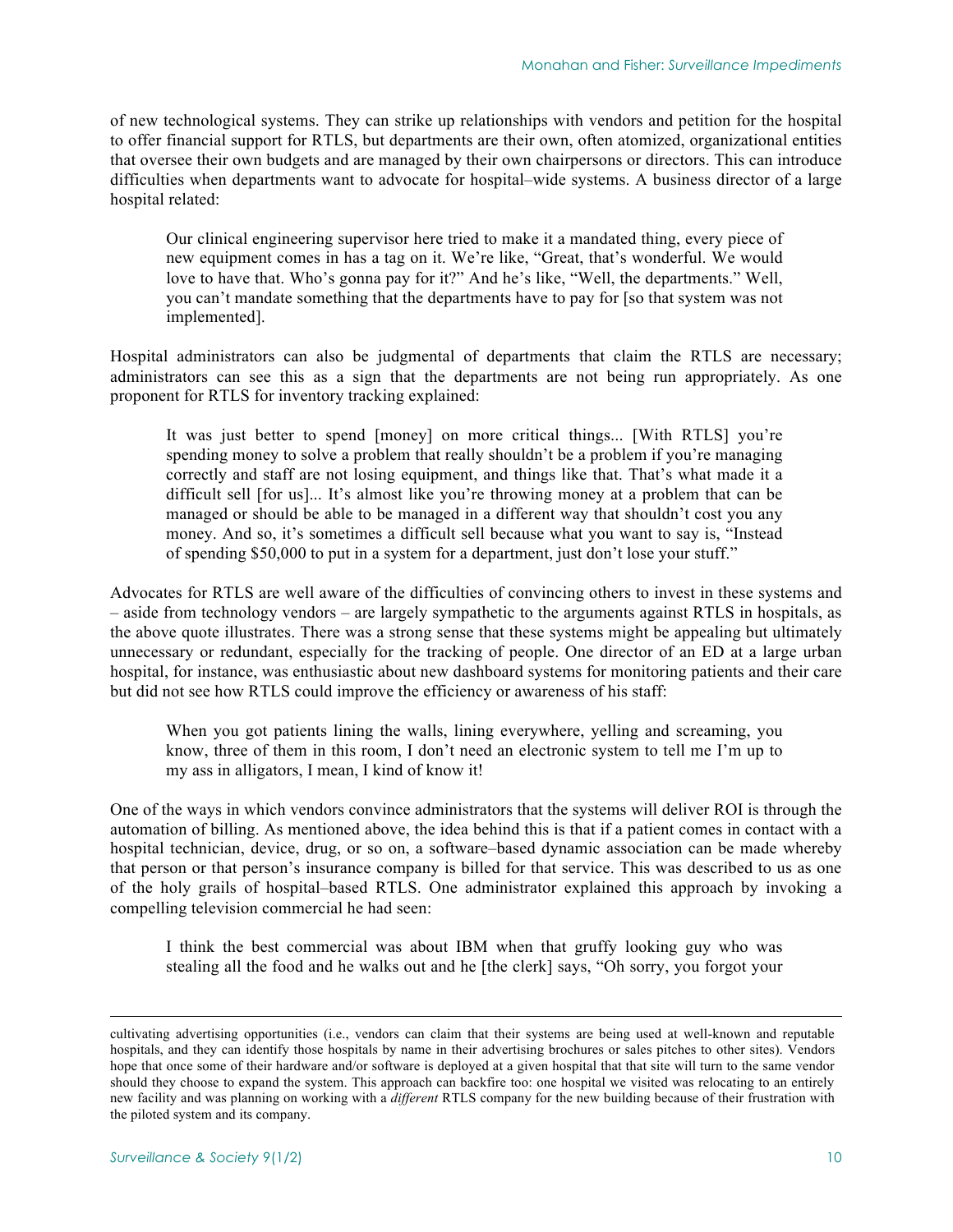receipt!" That's what I want. All that other stuff, the patient leaves, chink! There's the bill! That'll work!

Unfortunately, at the few sites we visited where such dynamic associations were being made in conjunction with RTLS, the functions simply did not work. Instead, they introduced serious headaches for staff and patients who were unable to alter the billing records to correct mistakes.

As should be apparent by now, the various constraints or complications with the adoption of RTLS in hospitals overlap and reinforce one another. Without proven efficacy or return on investment, most hospitals will have a difficult time justifying the implementation of costly and potentially disruptive systems, particularly in materially and organizationally challenging environments. Moreover, when the systems lend the appearance of surveillance, they are especially prone to encountering resistance on the organizational level, to which we now turn in the next section.

### **Cultural Constraints**

The organizational cultures of hospitals are powerful agents of social regulation. While they may vary significantly from site to site and country to country, they clearly shape professional roles and identities, modes of interaction, status relationships, and philosophies and practices of care (van der Geest and Finkler 2004; Weinberg 2003). The success of new technologies in hospitals depends in large part on their harmonization with existing organizational cultures. If systems are perceived as infringing upon existing territory, intensifying or complicating work, not serving patient care, or negatively altering power relations, they will likely meet with resistance, either overt or covert, or both (Koppel *et al*. 2008; Timmons 2003). Hospital real–time location systems are no exception to this rule.

A combination of territoriality, competing agendas, and scarce resources explains typical forms of cultural opposition to RTLS. Sometimes different departments in the same hospital have ties to different technology vendors, or even have partnerships or other financial stakes in the success of certain vendors. For instance, some administrators or physicians may "consult" for vendors or sit on the board of directors for technology companies. It would make sense, therefore, that such hospital personnel would oppose systems that they saw as competing with their own personal or financial interests. At other times resistance occurs because of competing goals, such as materials–management departments wanting to track inventory and clinicians wanting to track patients. Information technology or information science departments also have a stake in the systems being considered; we saw instances where IT personnel insisted on systems using existing WiFi networks, so that their initial labor would be minimized, and instances where they demanded that RTLS use different networks altogether, so that RTLS signals would not compromise existing network functionality. In other cases, nursing staff would remove and not replace patient armband tags if these tags impeded administering IV treatments to patients. There was even one example in which the chairperson of an emergency department ordered the removal of RTLS detectors from the department because he felt that they were not aesthetically pleasing.

Much more colorful forms of resistance included selective noncompliance and outright sabotage on the part of hospital employees. Nurses can engage in what administrators refer to as "workarounds" to circumvent RTLS functions that increase their labor (Koppel *et al*. 2008). Removing tags from equipment is one way that nurses maintain their own inventory (in closets, behind ceiling tiles, or in plain sight) without coming under scrutiny of those running the RTLS system, presuming that managing inventory with RTLS is not the job of nurses. Similarly, as was mentioned earlier, nursing staff and others sometimes remove tags from patients when discharging them, and this confounds automated bed– management systems and reduces nurses' workload. Whether intentional sabotage or not, RTLS detectors are sometimes unplugged and not plugged back in, which skews locational readings even further and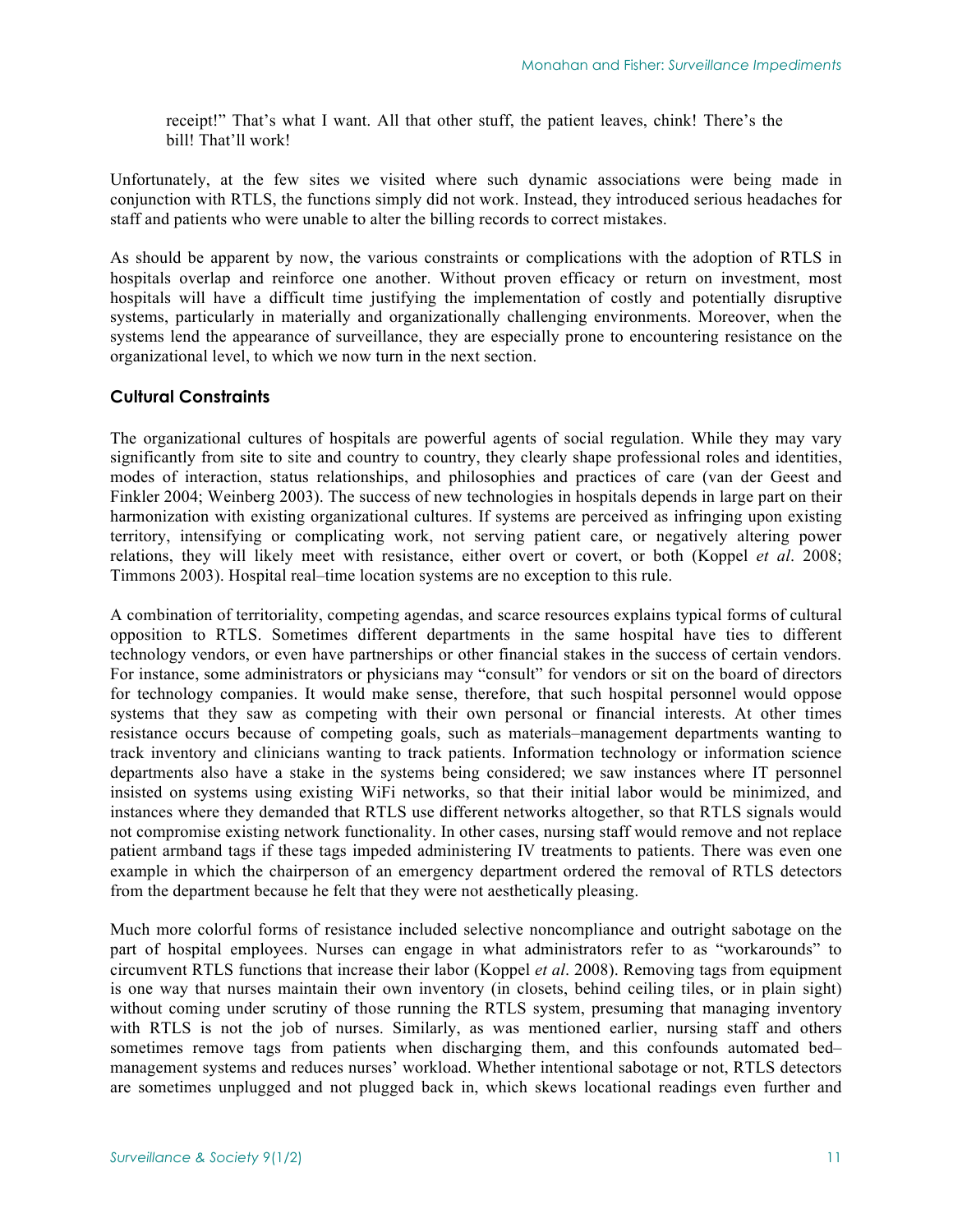provides additional discouragement for people to use the systems. Practices of this sort aggravate vendors to the point where they lose their composure, as the following passage shows:

Interviewer: I see the "Do not remove" written right across the top there [on a detector]. I mean, to what extent is that really a problem?

Vendor: So, what we've done on the next version is we would actually put a metal strip here and here [on either side of the detector], and when you grab it to pull it out of the socket, it *shocks the crap out of you* so you let go.

While this vendor was not serious about designing a technological fix to harm people if they tampered with the equipment, he recognized that the success of his company depended on demonstrating locational reliability and that the everyday tasks of cleaning staff, repair persons, and others threatened the performance and therefore hospital personnel's perceptions of his company's products.

Intentional sabotage occurs too. For instance, in a group interview with staff at a hospital that had a fully functioning system for inventory tracking, they reminisced about the failed attempt to track security staff at the hospital:

They wouldn't wear them [the tags]. Didn't like them. They wouldn't wear them. So you have to decide, what are your policies? Is it a condition of employment? Is it something that you're going to get disciplinary action for? Are you going to track me to the bathroom? Yeah. The system that we're using… because it's in limited production, the costs are pretty high. We're somewhere between 40 and 50 dollars a tag. Do I put out that money and then somebody puts it [the tag] in the flower pot? Which is where I'm finding them, up in the ceiling [and] in the flower pot. They didn't want to be tracked. They thought that every move they made was being tracked… The individual officers stopped wearing their tags one by one. No, they wore their tags. They broke them. They put them in water. They did everything to destroy them and kept them on [to disguise the fact that they were being noncompliant].

We also heard of several instances of nurses destroying both inventory–tracking and staff–tracking RTLS tags. With a few exceptions, physicians would use their higher status positions to simply refuse to wear locational tags. Hospital administrators, it should be noted, were simply never asked to wear tags, at least not in any of the hospitals we studied.

When administrators trying to deploy RTLS meet with such forms of resistance, they tend to conclude that it is simply not worth the effort to implement the systems. This holds true especially when the intention is to track people, but it can also be the case when the objective is to track equipment. In one example, RTLS was implemented in part to take automated temperature readings in refrigerators containing temperature– sensitive substances or materials (e.g., blood, breast milk, body parts, drugs, blankets). We quote at length the following interview passage about the destruction of temperature readers in refrigerators because it communicates the profound sense of frustration that administrators can feel as a result of technology sabotage, which in turn can bring about a sense of apathy on their part:

Administrator: We went to turn it [the RFID system] on and hundreds of devices were ripped out already. So people thought we were listening to them, so they unscrewed the little antennas, they were ripping the probes out of the equipment.

Interviewer: So they saw the antennas and presumed it was audio recording?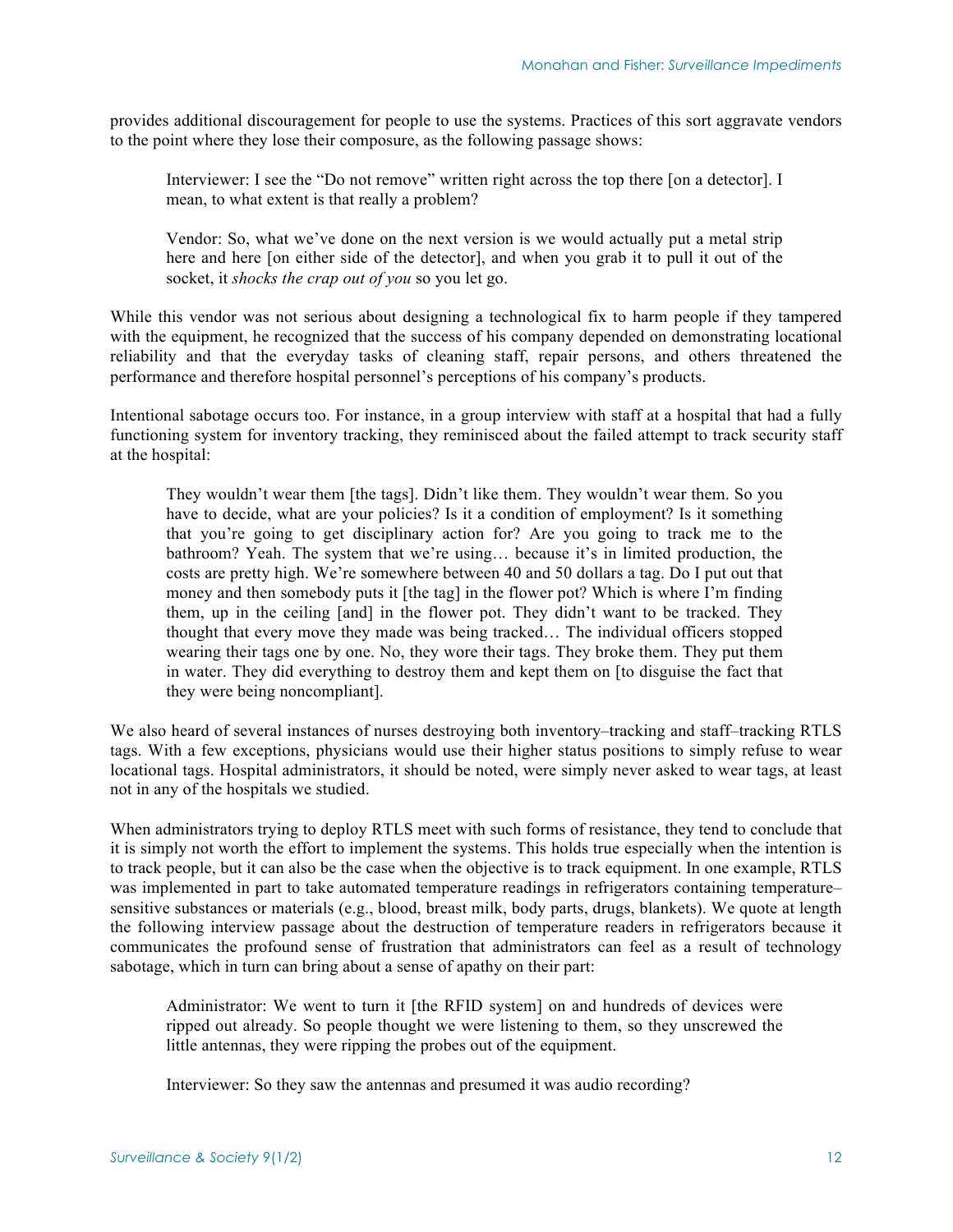Administrator: Yeah, even though we communicated it, yes, audio, motion tracking… So I think what it probably was, was just a few of the paranoid–type people on each shift that may or may not have been directly involved with that function [of taking temperature readings], just saying, "Oh what's that? Are they listening to you" and then you get somebody talking about a conspiracy theory... So they were like, "You know, they're probably just trying to figure out if they should fire some of us and what we're doing," and, I mean, pretty bad. So we actually, when we go up there, these antennas now are super–glued, screwed in and bolted down… Unless you make it completely invisible and you don't talk about it, staff are going to rip the devices off, even if you put them on the beds. They don't care if they're really never gonna have to look for a bed again or they know when they have to replace the bed, the point is they're attached to the bed and there's some kind of thought process that's saying, "They're gonna know what I'm doing because I'm associated with this bed or this IV pump." It's a complete failure [the RFID system], right, you know? I mean I've sunk \$300,000 on it... So that's the snapshot of 5 years of pain.

While not many hospital sites gave us such detailed stories about their "failures," many confessed that they anticipated opposition, particularly to the "Big Brother" associations with staff tracking, and decided not to implement those systems or those components of RTLS. An administrator at one university hospital whose nurses belong to a union explained: "No, we can't tag nurses. We are a union facility. We'd have to get union approval to tag staff, same with our techs and everything. That's just a battle we wouldn't want to try." In this case, the culture of the hospital is shaped by explicit workers' rights and collective bargaining agreements that make getting permission to do surveillance of this sort too arduous. Most other hospitals conclude that staff tracking does not have a sufficient clinical goal to justify the effort – it would just be tracking for tracking's sake:

[Nurses] didn't want somebody tracking them and they thought when they went to the restroom or when they went on break [they would be tracked]. And what we tried to say [is], "It's only within certain locations and it's only related [to workflow]." ... We at the end of the day said, "It's really not worth fighting [for], 'cause what would we use this data for?"

In a slightly different register, some administrators equate the need for staff tracking with the admission of some sort of personnel or management problem: "You can get a system, a name–based system that tracks your employees, but you know if you're not having a problem with your employees, why do you need to track them?" Framed in this way, RTLS loses its allure because few hospitals or hospital departments would ever want to admit – at least not publicly – that they have problems managing personnel.

Organizational cultures can significantly impede RTLS in hospitals. Some of the forms of resistance covered in this section could be understood as counter–surveillance practices on the part of hospital staff to the data imperatives and control efforts of hospital administrators. As with resistance to surveillance in other domains, tactical efforts by people occupying lower status positions may be more about challenging issues of power asymmetry than with contesting threats to privacy (Gilliom 2001; Monahan 2006). This would certainly better explain the sabotage of RTLS tags on equipment or the circumvention of bed– management systems. Because administrators did their best to keep us from front–line users of RTLS systems and because front–line workers were largely suspicious of us as outside researchers, we were unable to document actual saboteurs' rationales for destroying tracking equipment. Similar to the Luddites of 19th century England (Winner 1977), though, hospital employees are certainly not anti–technology: apparently only the systems that are perceived of as threatening or impinging upon the livelihood of nurses or other staff are being dismantled or circumvented. Surveillance–capable systems that introduce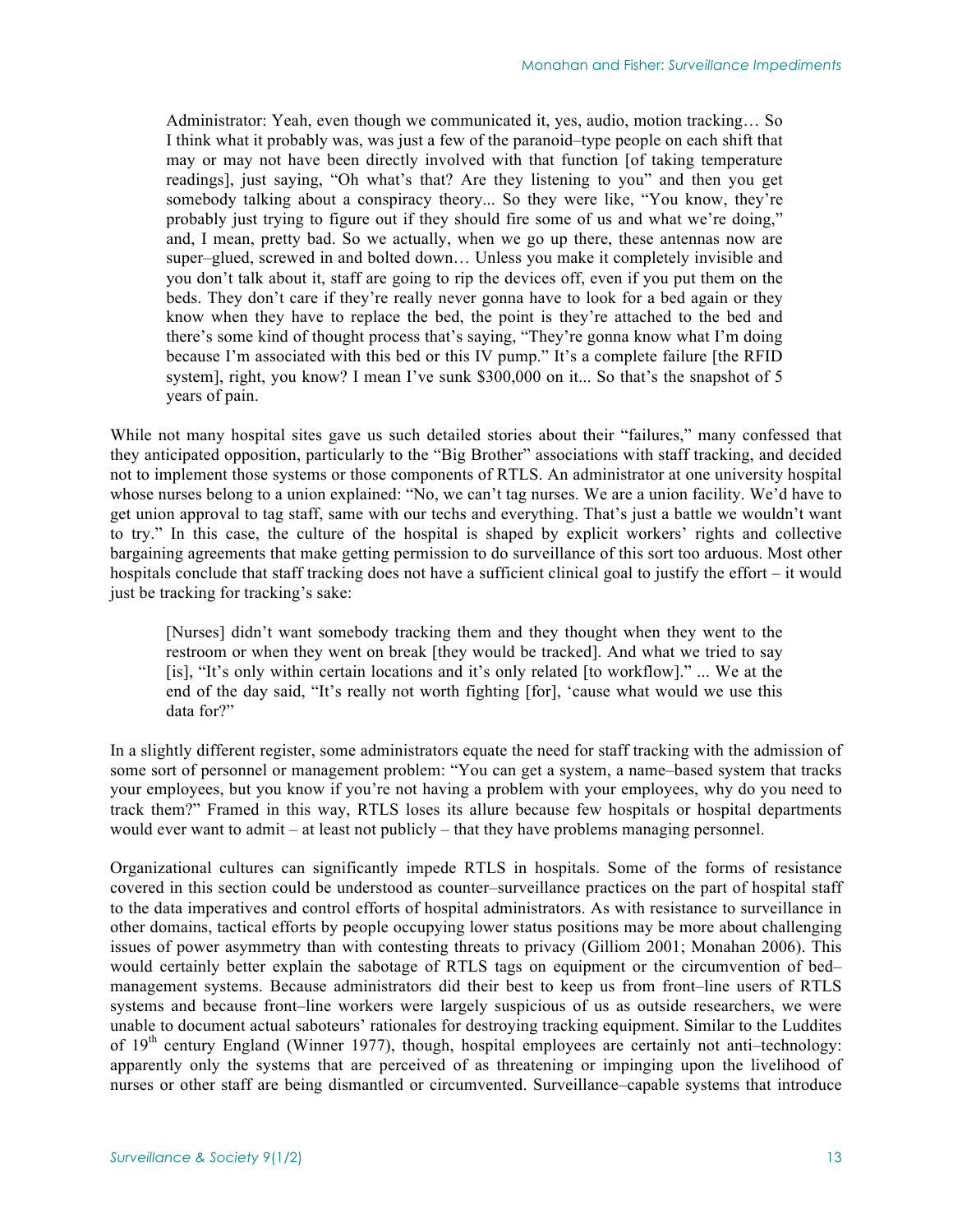dissonances with existing, if ever–mutating, organizational cultures, are often deemed simply not worth the trouble of implementing.

# **Conclusion**

Regardless of domain of study, it is important to document and theorize existing constraints upon and absences of surveillance. Otherwise there is a risk that Surveillance Studies scholars will succumb to – and thereby reify – a type of technological determinism, perhaps imposing this framework upon their data. The Surveillance Studies community is astute at deconstructing myths of technological determinism when police, politicians, media representatives, or technology vendors claim that surveillance and security devices are necessary and inevitable (e.g., Andrejevic 2007; Samatas 2004; Wilson and Sutton 2004). Drawing upon the sociology of scientific knowledge, we would like to suggest that a kind of methodological "symmetry" and "reflexivity" is in order (Bloor 1991), whereby scholars similarly challenge their own assumptions about the surveillance potentials of new technologies.11 This is not an attack, not by any means; instead it is more of a confession. In our project on hospital real–time location systems, we were looking for surveillance and convinced that we would find rampant cases of it. There certainly were disturbing instances of surveillance, some with harsh disciplinary actions associated with them, but the totality of our data suggested something perhaps more interesting and inspiring: tenacious obstacles to surveillance.

In this paper we identified four areas of obduracy facing hospital RTLS: *technical*, *material*, *financial*, and *cultural*. The primary technical constraint is that the systems simply do not work as promised, at least not yet, to reliably track equipment or people in hospitals. Hospital buildings themselves resist alteration on the material level: finite space for new systems limits what can be deployed, and the ways in which people move through these complex spaces are not always intuitive. The cost of RTLS also impedes their widespread deployment, especially given their indirect and sometimes tenuous connection to improved patient care or financial gain. Finally, organizational cultures introduce significant hurdles to the successful use of new systems; these constraints can range from interdepartmental competitiveness, to general non–compliance, to outright sabotage. Obviously these four dimensions are intended to serve as a heuristic for categorization and analysis, but they definitely overlap and reinforce one another. In other research settings, it might be more appropriate to use different and/or additional categories.

In conclusion, we affirm that it is imperative to continue to flag the many surveillance potentials of new technological systems, including their propensity for mission creep, automation, or convergence with other systems. At the same time, we recognize that there are many reasons for systems to fail, and sometimes there is more rigidity than momentum when it comes to surveillance. Thus, the future may not be as dire as much scholarship in the field implies; we may not be moving toward a "society of control" after all, or at least not as rapidly or inexorably as some fear (e.g., O'Harrow 2005; Parenti 2003). What we have done in this paper is try to call attention to some of the forms of *friction* that surveillance systems may encounter. Generally speaking, resistance to surveillance may find more success if and when it draws upon existing forms of everyday obduracy in specific contexts, be they national, cultural, organizational, or otherwise.

l

<sup>&</sup>lt;sup>11</sup> Technically speaking, under the Strong Programme of the sociology of scientific knowledge (SSK), our mobilization of "symmetry" here is actually a conflation of two SSK tenets: impartiality and symmetry. We are advocating for impartiality with respect to analyses of the success or failure of surveillance-capable systems and symmetry with regard to explanations for why certain systems succeed while others fail. However, we are not suggesting that social science research can be value neutral, which is why taking reflexivity seriously would require attention to one's own politics and interests and to the values and reward structures that govern one's field (Chubin and Restivo 1983; Hess 1997).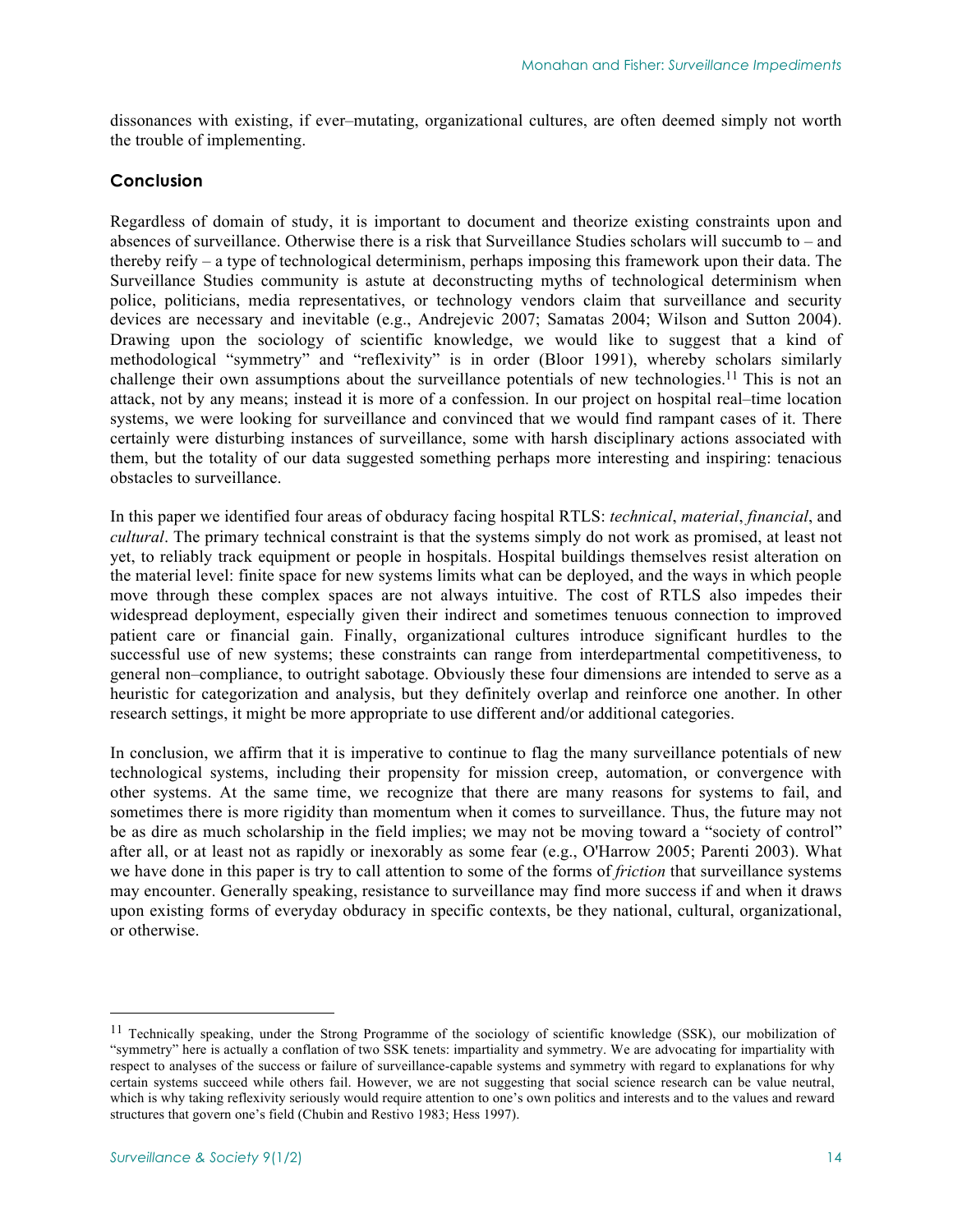#### **Acknowledgments**

This material is based upon work supported by the U.S. National Science Foundation under grant numbers SES-0642797 and SES-0907993.

#### **References**

Andrejevic, Mark. 2007. *iSpy: Surveillance and Power in the Interactive Era*. Lawrence, KS: University Press of Kansas.

- Andrews, Gavin J., and Rob Kitchin. 2005. Geography and Nursing: Convergence in Cyberspace? *Nursing Inquiry* 12(4): 316- 324.
- Ball, Kirstie. 2005. Organization, Surveillance and the Body: Towards a Politics of Resistance. *Organization* 12(1): 89-108.
- Berg, Marc. 1997. *Rationalizing Medical Work: Decision-support Techniques and Medical Practices*. Cambridge, MA: MIT Press.
- Bijker, Wiebe E., and John Law, eds. 1992. *Shaping Technology / Building Society: Studies in Sociotechnical Change*. Cambridge, MA: MIT Press.
- Bloor, David. 1991. *Knowledge and Social Imagery*. 2nd ed. Chicago: University of Chicago Press.

Blumenthal, David, and John P. Glaser. 2007. Information Technology Comes to Medicine. *New England Journal of Medicine* 356(24): 2527-2534.

- Bowker, Geoffrey C., and Susan Leigh Star. 1999. *Sorting Things Out: Classification and Its Consequences*. Cambridge, MA: MIT Press.
- Chubin, Daryl E. and Sal Restivo. 1983. The 'Mooting' of Science Studies: Research Programmes and Science Policy. In *Science Observed: Perspectives on the Social Studies of Science*, edited by K. D. Knorr-Cetina, and David Mulkay. Beverly Hills: Sage, 53-83.

Fisher, Jill A. 2006. Indoor Positioning and Digital Management: Emerging Surveillance Regimes in Hospitals. In *Surveillance and Security: Technological Politics and Power in Everyday Life*, edited by T. Monahan. New York: Routledge, 77-88.

- Fisher, Jill A. and Torin Monahan. 2008. Tracking the Social Dimensions of RFID Systems in Hospitals. *International Journal of Medical Informatics* 77 (3): 176-183.
- –––––––. 2011. The 'Biosecuritization' of Healthcare Delivery: Examples of Post-9/11 Technological Imperatives. *Social Science and Medicine* 72 (4): 545-552.
- Gilliom, John. 2001. *Overseers of the Poor: Surveillance, Resistance, and the Limits of Privacy*. Chicago: University of Chicago Press.
- Hess, David. 1997. *Science Studies: An Advanced Introduction*. New York: New York University Press.
- Holm, Nicholas. 2009. Conspiracy Theorizing Surveillance: Considering Modalities of Paranoia and Conspiracy in Surveillance Studies. *Surveillance & Society* 7(1): 36-48.
- Koppel, Ross, Tosha Wetterneck, Joel Leon Telles, and Ben-Tzion Karsh. 2008. Workarounds to Barcode Medication Administration Systems: Their Occurrences, Causes, and Threats to Patient Safety. *Journal of the American Medical Informatics Association* 15: 408-423.
- Lindsay, Prior. 1988. The Architecture of the Hospital: A Study of Spatial Organization and Medical Knowledge. *The British Journal of Sociology* 39(1): 86-113.
- Lohr, Steve. 2009. Wal-Mart Plans to Market Digital Health Records System. *New York Times*, March 11. [http://www.nytimes.com/2009/03/11/business/11record.html \[a](http://www.nytimes.com/2009/03/11/business/11record.html)ccessed January 16, 2011].
- Lyon, David. 1994. *The Electronic Eye: The Rise of Surveillance Society*. Minneapolis: University of Minnesota Press.
- ———. 2001. *Surveillance Society: Monitoring Everyday Life*. Buckingham, England: Open University.
- Martin, Colin. 2000. Putting Patients First: Integrating Hospital Design and Care. *The Lancet* 356: 518.
- Mesman, Jessica. 2008. *Uncertainty in Medical Innovation: Experienced Pioneers in Neonatal Care*. New York: Palgrave Macmillan.
- Monahan, Torin. 2006. Counter-surveillance as Political Intervention? *Social Semiotics* 16(4): 515-534.

———. 2010. *Surveillance in the Time of Insecurity*. New Brunswick: Rutgers University Press.

Monahan, Torin, and Jill A. Fisher. 2008. Scanning the Future of Hospital Radio-Frequency Identification Systems. *Hospital Information Technology Europe* 1 (1):44-45.

Murakami Wood, David. 2009. A New 'Baroque Arsenal'? Surveillance in a Global Recession. *Surveillance & Society* 6(1): 1-2. Murakami Wood, David (ed.), Kirstie Ball, David Lyon, Clive Norris, and Charles Raab. 2006. *A Report on the Surveillance* 

*Society*. Wilmslow: Office of the Information Commissioner.

- O'Harrow, Robert. 2005. *No Place to Hide*. New York: Free Press.
- Oudshoorn, Nelly. 2007. Diagnosis at a Distance: The Invisible Work of Patients and Healthcare Professionals in Cardiac Telemonitoring Technology. *Sociology of Health & Illness* 30 (2):272-288
- Parenti, Christian. 2003. *The Soft Cage: Surveillance in America: From Slavery to the War on Terror*. New York: Basic Books.

Regan, Priscilla. 1998. Genetic Testing and Workplace Surveillance: Implications for Privacy. In *Surveillance, Computers, and Privacy*, edited by D. Lyon and E. Zureik. Minneapolis: University of Minnesota Press, 21-46.

- Samatas, Minas. 2004. *Surveillance in Greece: From Anticommunist to Consumer Surveillance*. New York: Pella Publishing Company.
- Staples, William G. 2000. *Everyday Surveillance: Vigilance and Visibility in Postmodern Life*. Lanham, MD: Rowman & Littlefield Publishers.